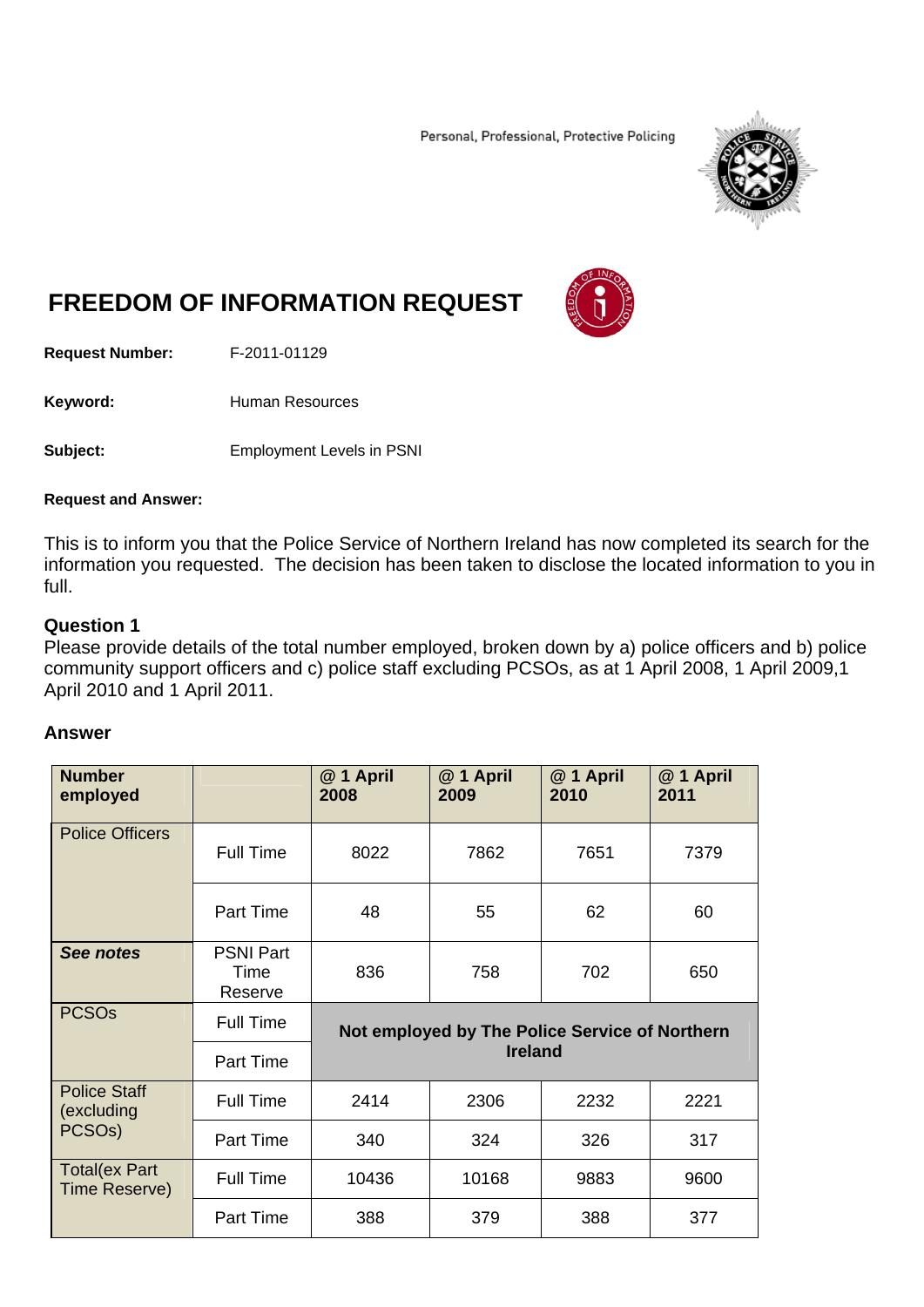## **Notes: Police Officers include the PSNI Full Time Reserve. The PSNI Part Time Reserve are the equivalent of 'paid' special constables**

## **Question 2**

Please provide the number (headcount) of i) full time and ii) part time police staff employees by gender taking:

- a) voluntary early retirement;
- b) voluntary redundancy and
- c) made compulsorily redundant in each of the financial years 2008/09, 2009/10 and 2010/11.

If you are not able to provide a break down between Full Time and Part Time employees, please provide an overall total, and if you are not able to provide a breakdown between voluntary and compulsory redundancies, please provide the total number of redundancies.

Please only count those employees who have left the police force, not those who are under threat or notice of redundancy. Please also do NOT include employees whose fixed term contract has ended.

## **Answer**

| No of police<br>staff employees             | 2008/09 | 2009/10 | 2010/11 |
|---------------------------------------------|---------|---------|---------|
| <b>Voluntary Early</b><br><b>Retirement</b> |         |         |         |

No staff leavers in the redundancy categories in the period.

## **Question 3**

For each year please provide a breakdown of the numbers (headcount) taking early retirement, voluntary redundancy or being made compulsorily redundant for each financial year for

- a) Police Community Support Officers and
- b) police staff excluding PCSOs.

If you are not able to provide a breakdown between voluntary and compulsory redundancies, please provide the total number of redundancies.

Please only count those employees who have left the police force, not those who are under threat or notice of redundancy. Please also do NOT include employees whose fixed term contract has ended.

## **Answer**

See answer to question 2. Additionally, PCSOs are not employed by the Police Service of Northern Ireland

## **Question 4**

The number (headcount) of agency staff supplied to the police force on

- a) 1 April 2008
- b) 1 April 2009
- c) 1 April 2010 and
- d) 1 April 2011 (if known).